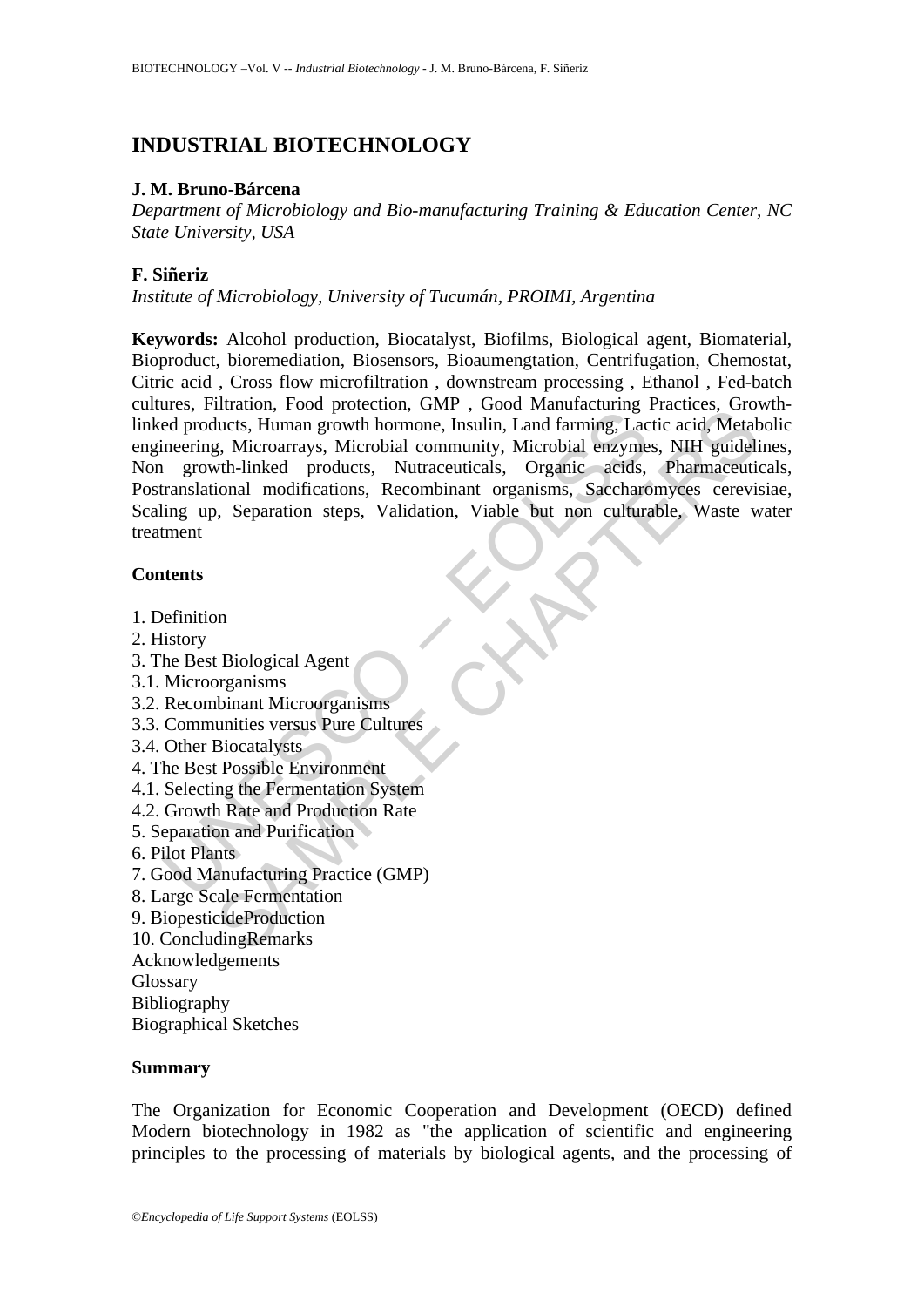biological materials, to improve the quality of life." Industrial biotechnology takes over the rich inheritance of Industrial Microbiology, to which the modern tools of Molecular Biology are applied. Its language is both the language of the classical chemical engineer and of the biologist. Most of the processes involve microorganisms, though some advancement in the use of mammalian or plant cells are described. Industrial Microbiology covers the production of foods and beverages such as yogurt, soy sauce, beer, wine, vinegar to name the simpler; fuels such as ethanol or methane, to the more sophisticated bioactive molecules of human origin produced by recombinant microorganisms or cells as is the case of pharmaceuticals like human insulin or growth hormone. Wastewater purification plants and bioremediation of contaminated sites can also be included as industrial biotechnological processes. A biotechnological process consists of several interconnecting stages, ranging from the transforming agent to the conversion step and the downstream processing of the material.

## **1. Definition**

**Perimition**<br>ply defined, biotechnology is the domestication of cells for<br>products or transformation of biomaterials. Biotransformation is pers<br>statuses of microorganisms made by man, for example, the press<br>shable foods by Fined, biotechnology is the domestication of cells for the production<br>on timed, biotechnology is the domestication of cells for the production<br>of of microorganisms made by man, for example, the preservation of var<br>foods by Simply defined, biotechnology is the domestication of cells for the production of bioproducts or transformation of biomaterials. Biotransformation is probably one of the oldest uses of microorganisms made by man, for example, the preservation of various perishable foods by means of fermentation. It is interesting to note that many new applications, for example, in probiotics, are possible through the study of traditional food and beverage preparation in villages. It is probably true that the birth of biotechnology about 6000 years ago was associated with the birth of commercial practices like product trade. The influence on commerce persisted trade through ages and, in this context, biotechnology is not only a business explored by commercial enterprises, it is also an activity with a considerable influence on the development of the world economy. OECD defined modern biotechnology in 1982 as "the application of scientific and engineering principles to the processing of materials by biological agents, and the processing of biological materials, to improve the quality of life." However, it must be appreciated that biotechnology not only produces technological advances as a way to obtain direct economic benefits, but also has the weapons for an adequate control of public safety against disease. In this sense, biotechnology can also be used for the detection and characterization of pathogenic agents. The methods used to validate sterilization processes with biosensors or by inactivation of active molecules could be classed in this field. Biotechnology is also food safety, and the products obtained from these technologies can now improve the quality of foods, the final quality of pharmaceutical molecules and replace traditional empirical practices, introducing reproducibility and prediction with increasing confidence.

Even if biotechnology involves so many areas of application, as we have seen here, for the purpose of this article, biotechnology will be considered as the use of organisms or their components, in order to achieve technological (Industrial) applications and produce services and obtain useful and/or pure products, using methods from microbiology, biochemistry and engineering. Industrial biotechnological processes will be the final solutions to a specific problem, using the knowledge gathered on the biological systems, and the know how of engineering processes. Industrial Biotechnology comprises the application, mostly of microorganisms, at different production scales ranging from bench scale production for certain active biomolecules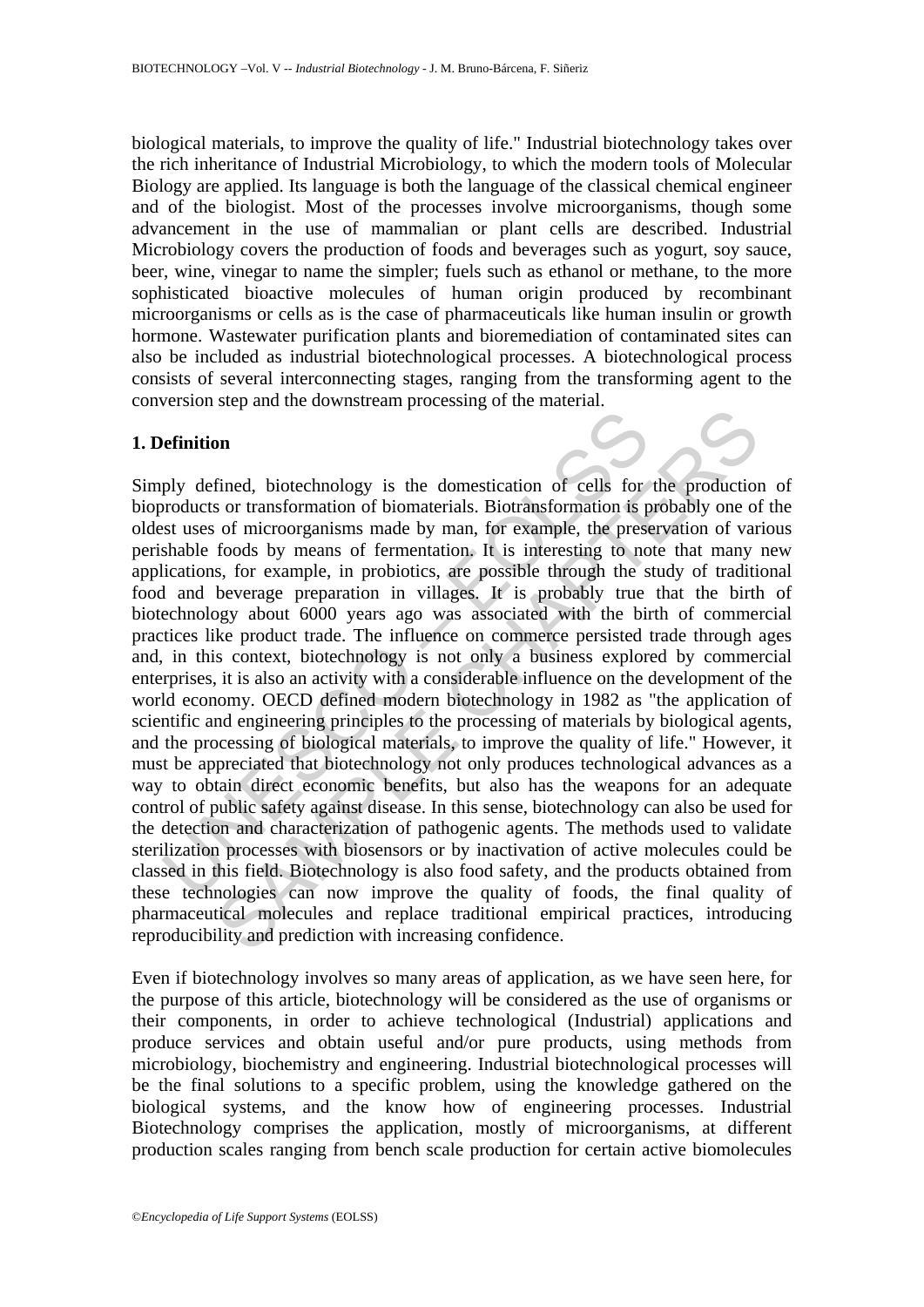to large plants with fermenters of several hundred cubic meters, as is the case of the production of beverages such as beer, alcohol for fuel or the classic wastewater treatment plants.

# **2. History**

Theodor Schwamm in the 1830s that showed that the presence holic fermentation were correlated, though it was Cagniard de La 837 that the alcoholic fermentation was produced by yeast. He not believed and it was not until Lo or Schwamm in the 1830s that showed that the presence of yeast and<br>ermentation were correlated, though it was Cagniard de Latour who propor<br>elieved and it was not until Louis Pasteur, who repeated the experiment<br>at the alc Biotechnology began with artisan and empirical practices and the cultural traditions made them practically available for the community. Though the classical fermentations associated with food and beverage production were known since the dawn of civilization (see also *Production of Alcoholic Beverages*), it was not until the beginning of the nineteenth century that Antoine Laurent de Lavoisier and Louis Joseph Gay-Laussac described the stoichiometric conversion of sugar into alcohol and carbon dioxide. It was the work of Friedrich Traugott Kuetzing, Charles Cagniard de Latour and Theodor Schwamm in the 1830s that showed that the presence of yeast and the alcoholic fermentation were correlated, though it was Cagniard de Latour who proposed in 1837 that the alcoholic fermentation was produced by yeast. However, the results were not believed and it was not until Louis Pasteur, who repeated the experiments by Schwamm, concluded that the growth of yeast was responsible of ethanol formation ("La fermentation est la vie sans l'air"). He also described the lactic, the butyric and the acetic acid fermentations (see also *Production of Organic Acids*), other important food related fermentations, and so it was about that time, with the foundation of microbiology that the relation between agent and product was established. This gave birth to industrial microbiology, the predecessor of what is now called Industrial Biotechnology. The need to develop the industrial production of the few compounds obtained via fermentation led to the development in the engineering sciences to cope with the common phenomena such as mass transfer, aeration (in aerobic processes), product separation, drying, distillation, and so on. (see also *Methods in Biotechnology*). All this body of knowledge gave support to Industrial Microbiology. Until 1950 not many products were obtained at industrial scale via fermentation, e.g. the solvents acetone, butanol, and ethanol, the gas methane, and the organic acids acetic, lactic, gluconic, oxalic and citric acid. The large antibiotic industry started about that time with fungi and Streptomyces (see also *Production of Antibiotics*), and the pace of application accelerated until the more modern developments of transgenic human compounds production of which insulin was the first example in 1990.

Industrial biotechnology is the heir of the rich chapter of industrial microbiology to which the modern tools of biotechnology, that is, molecular biology and genetic engineering are incorporated (see also *Methods in Gene Engineering*). These tools, first developed in public academic laboratories, were rapidly taken by industry, either by the traditional pharmaceutical or veterinary related industries producing antibiotics or vaccines or newly created companies mostly of academic origin. At the same time the development of many service companies occurred, which introduced and are continuously introducing, a vast array of new tools in the form of ready to use kits and consumables, for the rapid development of industrial and academic research programs. Nowadays, applications developed in industrial R&D (Modern Biotechnology) are being utilized by an increasing number of large and small companies. The real power engine of biotechnology is the search of new applications that would allow the establishment of industrial processes for the development of new products arising from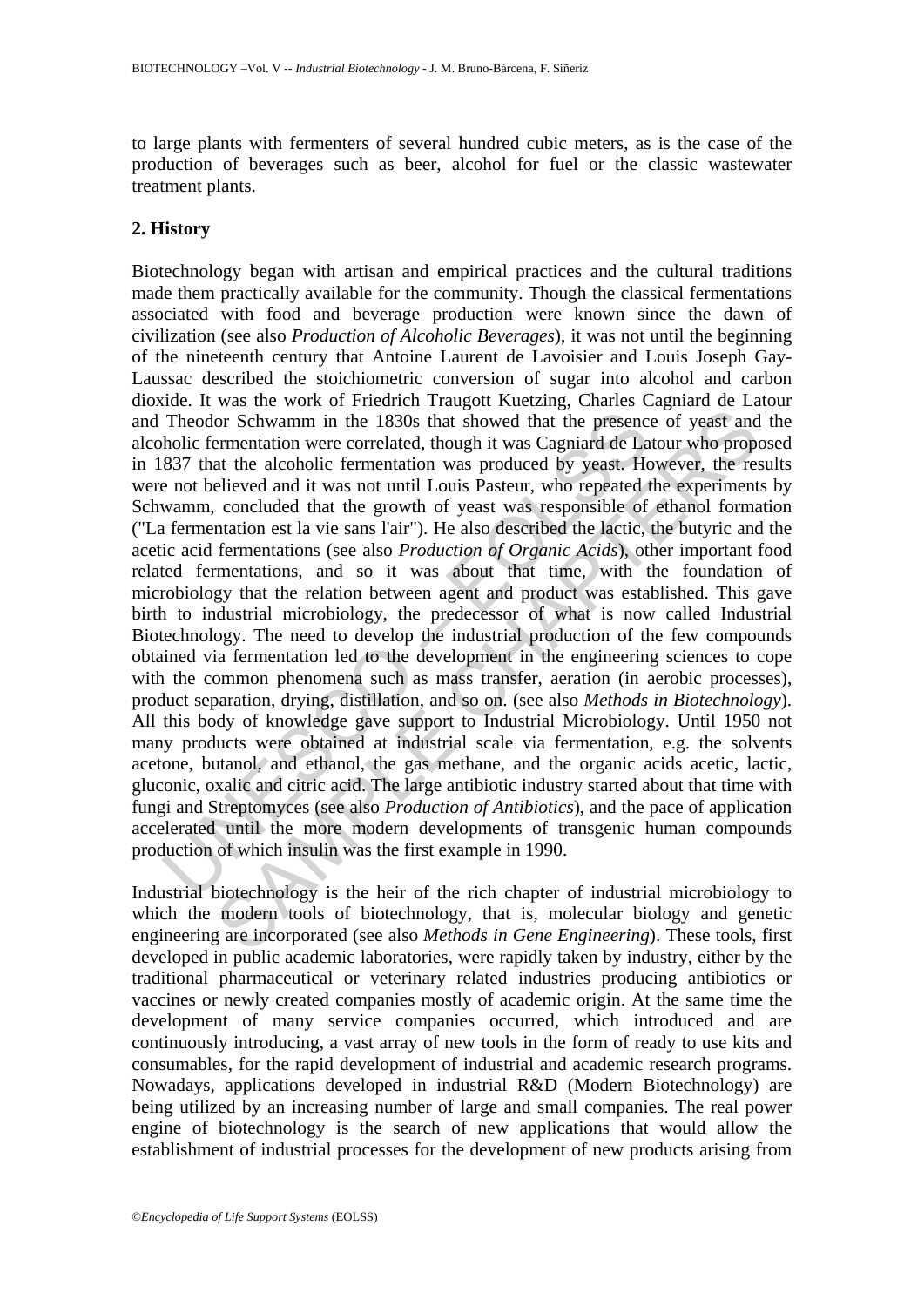the knowledge of biological systems and also, the search of new solutions to the older industries, enhancing quality and productivity. It must be taken into account that the marketing of new products in biotechnology will depend not only on scientific and technological advance, but will also be subject to considerable political and economic pressure, as well as other matters, such as public perception and acceptance. This latter aspect is particularly critical in the case of genetically modified plants for food production.

echnology developed itself through thousands of years and it is<br>a golden period where the commercial or industrial biotechno<br>lequate cultural practices to greatly improve the quality of<br>echnology itself cannot be the final Traditionally, man learned to isolate organisms from their natural environments, control the environmental conditions and select new genetic variants able to ensure better industrial results. In the present times, man is able to do directed modifications to the genetic information pattern of the cells using the recombinant DNA technology and opening new frontiers for product development. It must be appreciated; in fact, that biotechnology developed itself through thousands of years and it is just now entering into a golden period where the commercial or industrial biotechnology could change inadequate cultural practices to greatly improve the quality of human life. But biotechnology itself cannot be the final answer to all world problems, though countries with climatic conditions suitable for rapid biomass growth could well have major energetic advantages over less climatically suitable parts of the world.

The successful occurrence of a biotechnological process involves a series of steps carried out to obtain the purest product from the overall biotechnological process, and, of course, must be commercially viable. A biotechnological industrial development (Figure 1) must go through three fundamental stages and their particular problems:

- 1. The first stage is the search for the best transforming agent or biological catalyst;
- 2. The second one is the development of the environmental conditions that allow the best performance of the transforming agent; and
- 3. The third, downstream processing, or the processing steps necessary to attain a useful process and/or a pure product.



Figure 1: Schematic view of a generic biotechnological process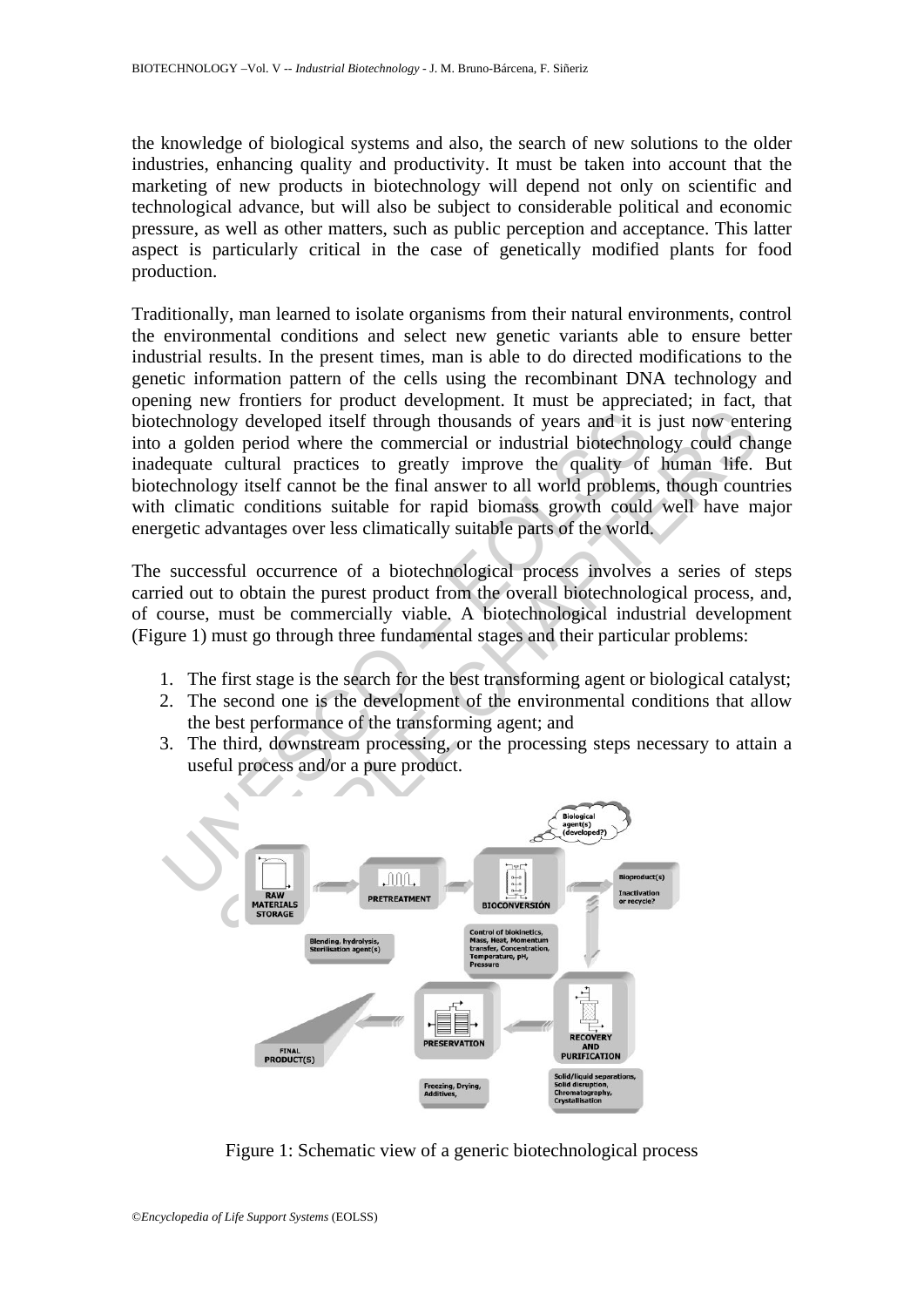These stages are not independent but interact with one another, so the general picture of the whole possible process must be taken into account while developing each of the steps.

# **3. The Best Biological Agent**

diffications to result in an active molecule. In this case ofter comparently mammalian cells. The nature of the host cell both determine molecular production). There are constraints for the use of the more molecular *Produ* The matter of the nature molecule. In this case of<br>the rell types are unmalian cells. The nature of the host cell both determines the nature of<br>the roduct and the nature of the host cell both determines the nature of<br>the p In industrial biotechnology, the most typical element utilized as a catalyst to obtain a biomolecule or to produce a transformation is a living organism or a community of microorganisms. In fact, microbial cells can be considered as bioreactors directed to their own perpetuation and/or to the production of biomolecules ranging from the most simple to complex polymers, for example, cells are organized factories controlled by their own genetic information. Some proteins cannot be produced in bacterial or yeast cells, mainly because some recombinant products (proteins) require postranslational modifications to result in an active molecule. In this case other cell types are used, mainly mammalian cells. The nature of the host cell both determines the nature of the recombinant product and the nature of the process itself (see also *Industrial Recombinant Protein Production*). There are constraints for the use of cell lines, which are different from those required for bacterial cells, especially in the nature of the culture media, the ability to withstand shearing and agitation, and the productivity. Though able to produce larger molecules, and to produce them with the appropriate postranslational modifications, the productivity is usually much lower than in the case of prokaryotes or yeast, mainly due to the small growth rate. So sometimes it is a better strategy to perform some steps for obtaining the active compound outside the cells, either chemically or enzymatically.

TO ACCESS ALL THE **20 PAGES** OF THIS CHAPTER, Visit: http://www.eolss.net/Eolss-sampleAllChapter.aspx

### **Bibliography**

- - -

Barns S. M. and Nierzwicki-Bauer S. A. (1997). Microbial Diversity in Ocean, Surface and Subsurface Environments. (Banfield J. F. and Nealson K. H eds., Geo-microbiology: Interactions Between microbes and minerals). *Reviews in Mineralogy* 35, 35–79. Washington, DC: Mineralogical Society of America. [This is a very interesting paper on the capabilities of microbes for biotechnological purposes.]

DaSilva E. J. (1987). Microbial technology and the developing countries-an introduction. *Microbial Technology in the Developing World*. (DaSilva E. J., Dommergues Y. R., Nyns E. J., and Ratledge C. eds.). Oxford and New York: Oxford University Press. [An overall discussion, at an early stage, on the possibilities of the developing countries in biotechnology.]

DaSilva E. J. (1998). Review: Biotechnology: developing countries and globalization. *W.J. Microbiol. Biotech.* 14, 463–486. [Advantages and challenges offered by globalization to developing countries in the area of biotechnology.]

Demain A. L. and Davies J. (2000). *Manual of Industrial Microbiology and Biotechnology*. (Second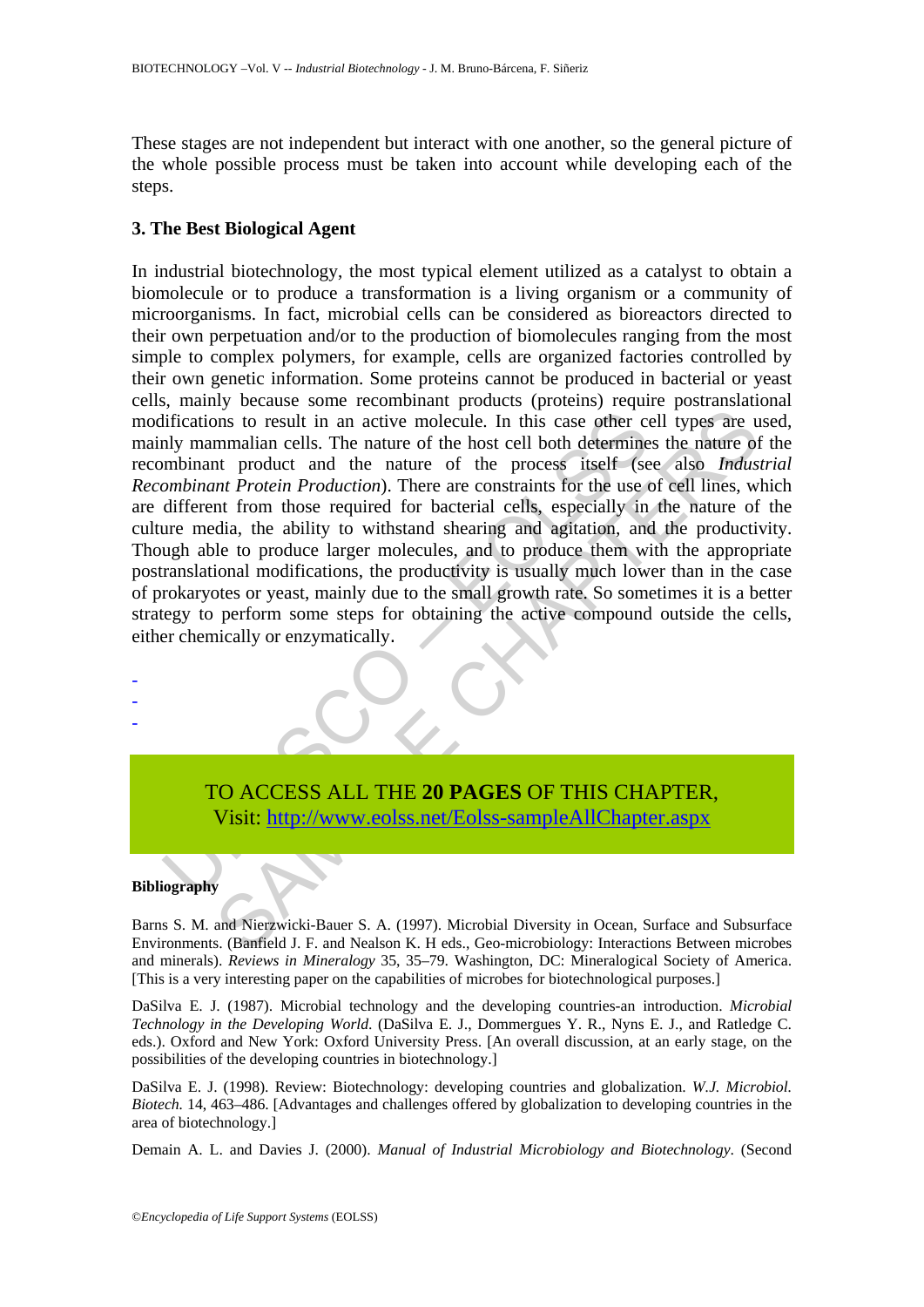Edition). Washington, DC: ASM Press. [An excellent and up to date work all the various aspects of industrial biotechnology.]

Eking R. and Chu F. W. (1999). Microarrays: their origins and applications. *Trends in Biotechnology* 17, 217–218. [An approach to the use of microarrays.]

Hols P., Kleerebezen M., Schanck A. N., Ferain T., Hugenholtz J., Delcour J., and de Vos W. M. (1999). Conversion of *Lactococcus lactis* from homolactic to homoalanine fermentation through metabolic engineering. *Nature Biotechnology* 17, 588–592. [Example of the use of metabolic engineering for process development.]

Kieran P. M., Malone D., and MacLaughlin P. F. (2000). Effect of hydrodynamic and interfacial forces on plant cell suspension systems. *Advances in Biochemical Engineering/ Biotechnology*, 67 (Schügerl K. and Kretmer G. eds.), 139–177. Berlin, Heidelberg, New York, and Tokyo: Springer. [Comprehensive treatment of plant cell cultures in suspensions.]

Lydersen B.K., D'Elia N. A., and Nealson K.L. (1994). *Bioprocess Engineering, Systems, Equipment and Facilities*. New York, Chichester, Brisbane, Toronto, and Singapore: John Wiley and Sons. [A comprehensive treatise on equipment used for biotechnological processes, including validation of the facilities.]

Robinson C. (1999). The genetics of industrial microorganisms: the first half century. *Trends in Biotechnology* 17, 178–181 [An overview of the main advances in the genetics of industrial organisms.]

Schlegel H. G. (1999). Geschichte der Mikrobiologie. *Acta Historica Leopoldina*, Vol 28. Halle (Saale): Deutsche Akademie der Naturforscher Leopoldina. [A magnificent history of Microbiology written by one of the contemporary giants of European microbiology]

Rose A. H. (1978). Production and industrial importance of primary products of microbial metabolism. (Rose A. H., ed. Primary Products of Metabolism) *Economic Microbiology* 2, 1–30. New York: Academic Press. [Excellent work on the capabilities of microorganisms for the production of bulk products by fermentation.]

Smith J. E. (1996). An introduction to biotechnology. In Smith J. E. ed., *Biotechnology*. UK: Cambridge University Press. [A concise treatise on biotechnology.]

titues. New York, Chichester, Brisbane, Toronto, and Singapore: John<br>titues. New York, Chichester, Brisbane, Toronto, and Singapore: John<br>rochesive treatise on equipment used for biotechnological processes, includes<br>itis.] Spencer J. F. T. and Spencer D. M. (1994). Biodiversity and the Isolation of new industrially useful Microorganisms from nature. *Microbes For Better Living* (Sankaran R. and Manja K. S. eds.), Micon-94 and 35th AMI Conference, 9–12. India: Bangalore Printing and Publishing Company Ltd India [Use of the microbial biodiversity for new products and processes.]

#### **Biographical Sketches**

For York, Chichester, Brisbane, Toronto, and Singapore: John Wiley and Sons<br>
ve treatise on equipment used for biotechnological processes, including validation o<br>
(1999). The genetics of industrial microorganisms: the firs **Faustino A. Siñeriz** graduated at the University of Buenos Aires in 1965 and received his Ph.D. in 1973 at the same University. From 1974 to 1977 he did post doctoral studies at Queen Elizabeth College, University of London, with Prof. John Pirt and at the New York State Health Department in Albany. He was an Alexander von Humboldt fellow at the University of Konstanz, Germany, in 1984-1985. He held several positions at the University of Buenos Aires, University of Cordoba and University of Tucumán, where now is Professor of Microbiology. In 1978 entered the Research career in CONICET and since 1986 is Director of PROIMI, a research institute from CONICET specialized in fermentations and microbial biotechnology. His research interests include microbial physiology applied to biotechnological processes, continuous culture, bioremediation and wastewater treatment. He is actively advising pharmaceutical companies on growth and fermentation problems of both, recombinant and natural strains. He has participated as author or coauthor in more than 90 scientific publications in international journals. He is a fellow of the American Academy of Microbiology since 1998.

**José M. Bruno-Bárcena** graduated as a Biologist at University of Oviedo, Spain, in 1991. From 1994 to 1999, he worked at the Pilot Plant for Microbial Processes (CONICET-PROIMI) and successfully completed his Ph.D. in 1997 at the University of Tucumán, Argentina. From 1999 to 2002, he was a researcher at the Institute of Agrochemical and Food Technology (IATA) in Valencia, Spain. There, he assembled the fermentation and process development capabilities of the center, being also responsible for managing the technical operations of the laboratory, including resource and personnel management. He